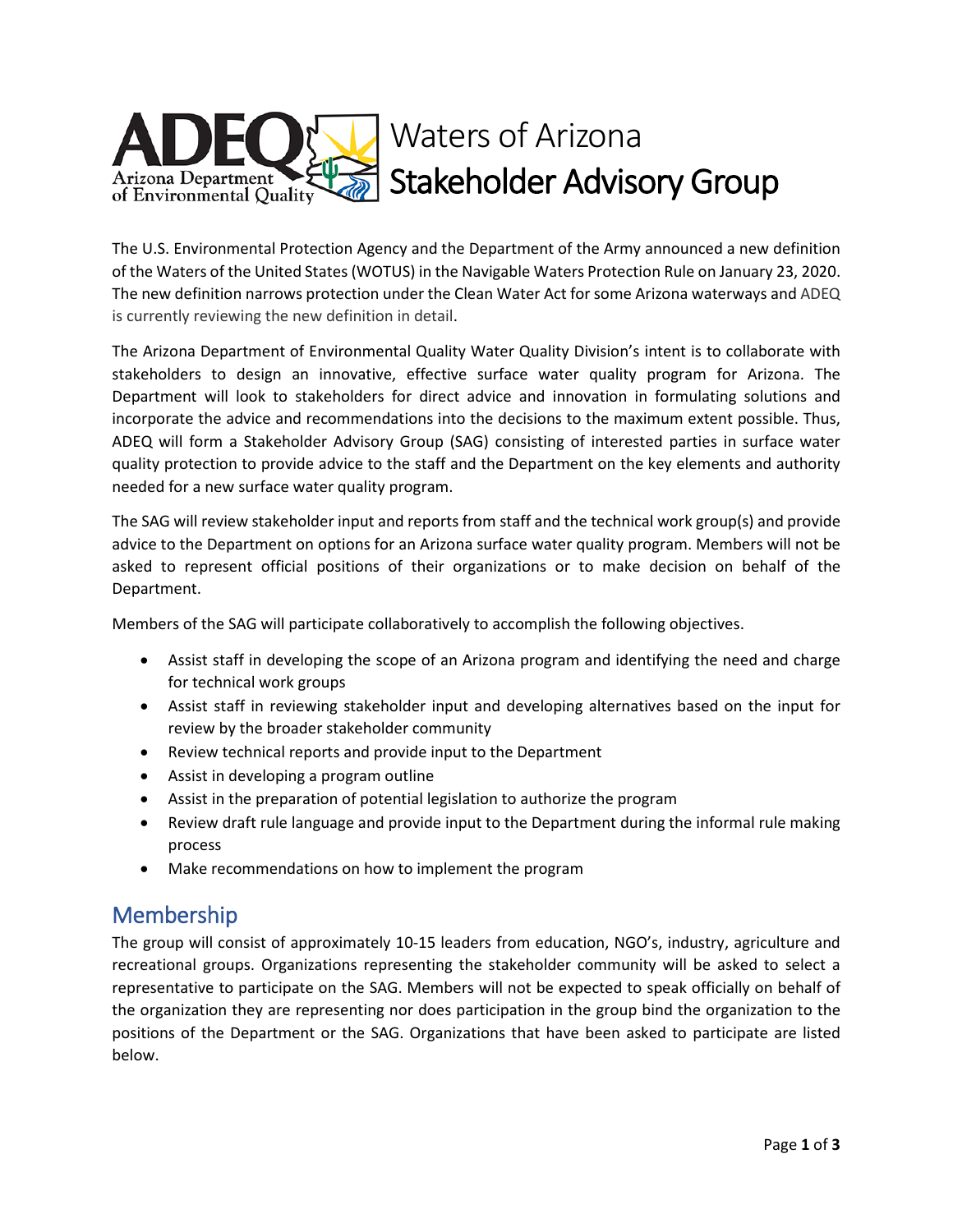- ASU Kyle Center for Water Policy
- Arizona Chapter Associated General Contractors
- Arizona Rock Products Association
- Arizona Mining Association
- Arizona Chamber of Commerce
- Arizona Cattle Feeders' Association
- Arizona Farm Bureau
- Arizona Home Builders Association of Central Arizona
- Arizona City/County Management Association
- County Supervisors Association of Arizona
- Agribusiness and Water Council of Arizona
- The Nature Conservancy
- Arizona Manufacturers Council
- Salt River Project (SRP)
- Inter-Tribal Council of Arizona
- Environmental Defense Fund
- Waters for Arizona Coalition
- Grand Canyon Trust
- League of Arizona Cities and Towns
- Arizona Municipal Water Users Association

## Group Format

The ADEQ Water Quality Director, Trevor Baggiore, will serve as the Chair of the Stakeholder Advisory Group. Meetings may be facilitated by the Chair, or the Chair my use a third-party facilitator to assist in keeping the meetings on track. This will enable the Chair to participate in technical discussions.

The Chair with input from the members is responsible for the following.

- Establishing an agenda for each meeting
- Moving the discussion forward to keep the agenda on time
- Ensuring that all sides of an issue are explored, including hidden or unpopular aspects
- Encouraging participation
- Ensuring that SAG deadlines are met

It is anticipated the group will meet monthly beginning in April 2020. Meeting dates, times and locations will be determined by the members of the group. These are working meetings and will not include an open call for public comment, or be open to the public. Meeting agendas and summary notes will be posted on the ADEQ website. In response to COVID-19, ADEQ will also prepare for a teleconference/Webinar if needed.

Key milestones for the program development are as follows.

- High level overview of program elements for use in seeking legislative authority Complete August 2020
- Develop additional program information pertaining to key program components Complete November 2020